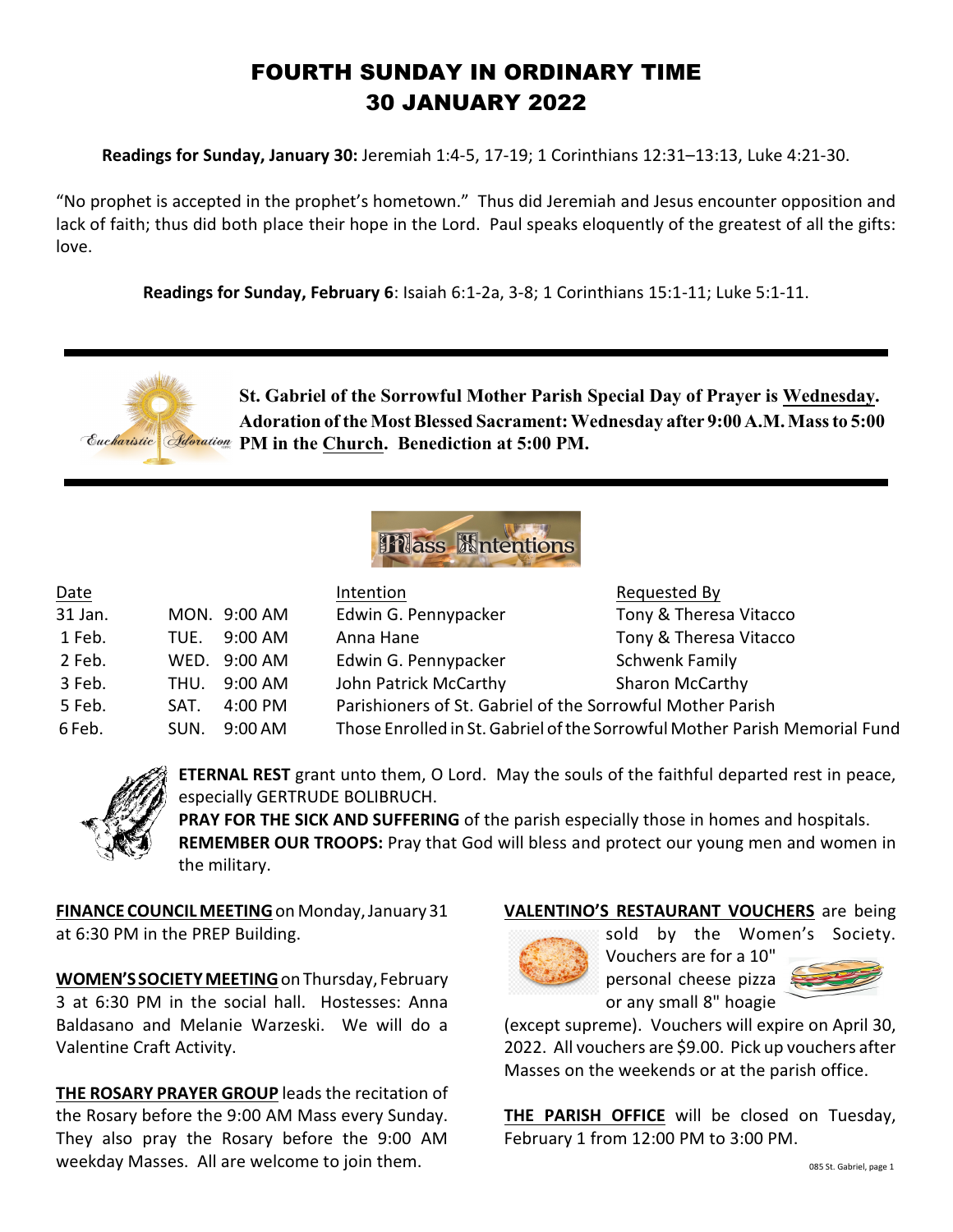A Message<br>From The

We had already endured the *singing* of the rather lengthy Good Friday Gospel of the Passion. At the words



"It is finished," a dear, wonderful brother now deceased leaned over and very dryly said, "Thank God!" Those of us around him chuckled and very much agreed. The presider at that liturgy was and still is a good man and an outstanding priest; however his singing voice very much made clear indeed the agony of the Cross to those of us required to sit there that afternoon and listen. Father would preside

again at the Easter Vigil. Oh my. It was our "Spirituality Year" in the seminary. It was embarked upon before beginning studies in the Theology Division of the seminary. The location, at the time, was at a former Vincentian seminary situated in the beautiful rolling hills just above Allentown. Brother seminarians from Saint Joseph Seminary in Yonkers, New York participated with those of us studying at Overbrook. It was a very interesting year to say the least. There were trips to NYC and Philly, pilgrimages to various shrines, papal visits, local apostolate days, snow storms, shouting matches, ping pong tournaments, volleyball victories, hiking, harping, more shouting matches, whining, and even some praying as well. Imagine that! We were, for sure, being "formed" as future priests in oh so many different ways that year and that formation, for us, included a bit of ringing in the ears that Easter. The Easter Vigil is always a little longer anyway. We know that. It is described by Augustine as the "Mother of all Vigils." And so it is. It is that night that gives birth to all that we are as Church. That evening, we were seminarians on edge. Following the "Three Great Days" of the Triduum and the celebration of the Resurrection itself, we would be free! Free to go home and visit with family and friends. Free for a whole week! Everything at the Vigil went well and as expected - almost. It was the singing of the Easter Alleluia that didn't. Father, trying his best, began his intonation. It was *the* most solemn night of the entire year and we seminarians on edge were trying our best to show some decorum. No such luck! The metropolitan comingling of boys from NYC and Philly proved to be too much. We were facing each other in choir stalls. As the high notes of the alleluia were attempted, a Philly brother across from me began to gyrate. The alleluia continued. The gyration got worse. It was infectious. Tears were rolling down his red face. The singing continued. A classmate next to me was now beet red as he shook and tried to suppress laughter. The seminarian holding the book for the presider was now gyrating. *Alleluiiiiiiia, alllllleluia!* The other priests present now had their heads down firmly biting their upturned lips.

The original gyrator across from me was now a mess. He totally lost it. We all did. To his credit, Father never said a word thereafter. The whole event was rather cathartic. All who were present remember it well to this day. Perhaps this sums up the culmination of crucifixion and the very crux of our Faith celebrated not only at Easter, but every Sunday. The Resurrection is ultimately an authentic and divine laughter. It is *the* authentic and divine laughter at the Devil and his minions forever defeated by Christ and His Cross as the Risen Jesus emerges from His tomb most



likely singing and laughing. Please join in the singing at church, because if you do, undoubtedly you'll find yourself joining in the laughter as well!

> Peace! Fr. Wilson